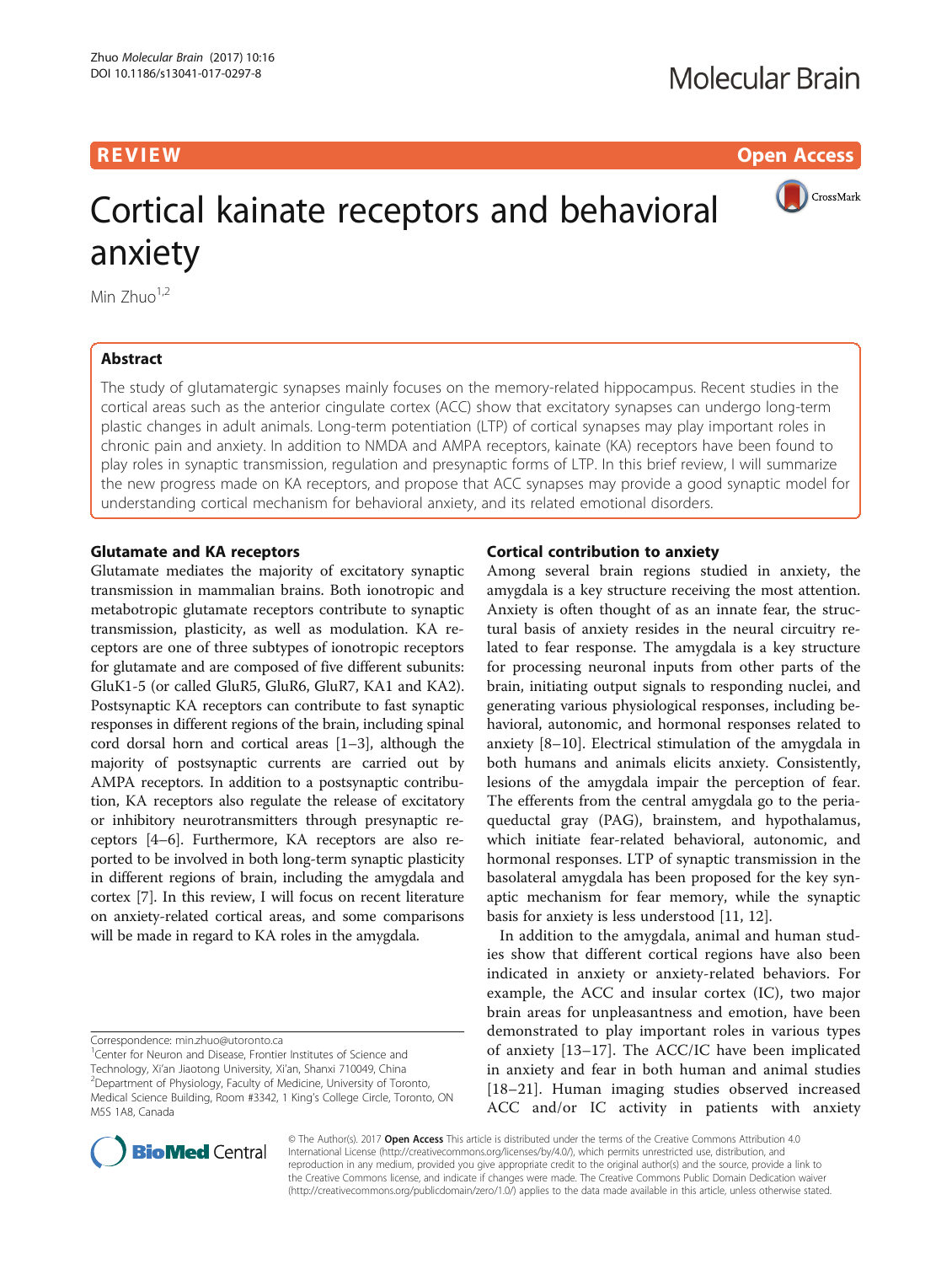disorders [[22\]](#page-5-0). For example, the ACC shows greater activation in patients with social anxiety disorders [\[23](#page-5-0)], and activation of the IC has been reported in phobia subjects [\[24](#page-5-0)].

# KA receptor mediated synaptic transmission in the cortex

In situ hybridization and immunostaining results show that KA receptor subunits are widely expressed in the cortex [[25](#page-5-0)–[27](#page-5-0)]. For example GluK1-3 and GluK5 are highly expressed, whereas GluK4 is either weakly detectable during postnatal days or not expressed. Results from in situ hybridization and immunostaining show that KA receptor subunits are expressed in the ACC [[26\]](#page-5-0). Although KA receptors have been reported in many central synapses, the contribution of KA receptors to baseline synaptic transmission is highly limited. In many brain regions, baseline synaptic transmission is mainly mediated or exclusively mediated by AMPA receptors. Since early reports of KA receptors in nociceptive transmission in the spinal cord dorsal horn [[1\]](#page-5-0), KA receptor mediated synaptic responses have also been reported in ACC and IC [[3, 28](#page-5-0)]. Single shock stimulation could induce small KA receptor-mediated excitatory postsynaptic currents (EPSCs) (see Fig. 1). KA receptor EPSCs had a significantly slower rise time course and decay time constant compared with AMPA receptormediated EPSCs (Fig. [2](#page-2-0)). High frequency repetitive stimulation significantly facilitated KA receptor EPSCs. Studies using genetically modified mice with the deletion of GluK1 (GluR5) and/or GluK2 (GluR6) show that both GluK1 and GluK2 are involved in synaptic transmission in the adult ACC. KA EPSCs are  $~5-10\%$  of AMPA/KA EPSCs in all layers of the adult mouse and rat insular cortex [\[2](#page-5-0)]. Similar to the ACC, genetic deletion of GluK1 or GluK2 subunit partially reduced postsynaptic KA EPSCs, and exposure of GluK2 knockout mice to the selective GluK1 antagonist UBP 302 could significantly reduce the KA EPSCs. These data suggest that both GluK1 and GluK2 play functional roles in the IC.

# KA receptor mediated synaptic transmission in the amygdala

In the amygdala, mRNA for GluK1,2 and GluK5 subunits are highly expressed Among them, GluK1 is highly expressed. It has been reported that KA receptors contribute to postsynaptic excitatory responses of basolateral amygdala induced by the stimulation of external capsule [[29](#page-5-0)]. Interestingly, this excitatory response (about 30% of total current) is sensitive to the inhibition of GluK1 receptor antagonist. Due to the slow decay kinetics of KA mediated currents, the postsynaptic responses summate in response to high frequency stimulation.



### KA receptor and synaptic regulation

In the basolateral amygdala, presynaptic GluK1 is shown to bidirectionally modulate GABA release, possibly due to different types of GluK1-containing KA receptors with different agonist affinities [\[7](#page-5-0)]. In vitro slice recording showed that GluK1 is selectively expressed in interneurons, and its activation could largely depolarize those interneurons and increase synaptic GABA release as well as GABA tonic currents. More importantly, the GluK1 activation in the basolateral amygdala reduced the output to the central amygdala, which may explain the increased anxiety phenotype in the GluK1 knockout mice [[6\]](#page-5-0) In addition, the regulation of excitatory glutamate transmission by KA receptors have been also reported in the amygdala [[30](#page-5-0), [31\]](#page-5-0), and such regulation is also mixed (inhibition and facilitation).

In the ACC, activation of GluK1 also triggers action potential-dependent GABA release, which is also required for the activation of voltage-dependent calcium channel and  $Ca^{2+}$  influx (Fig. [4](#page-4-0)). The effect of GluK1 activation is selective to the GABAergic, but not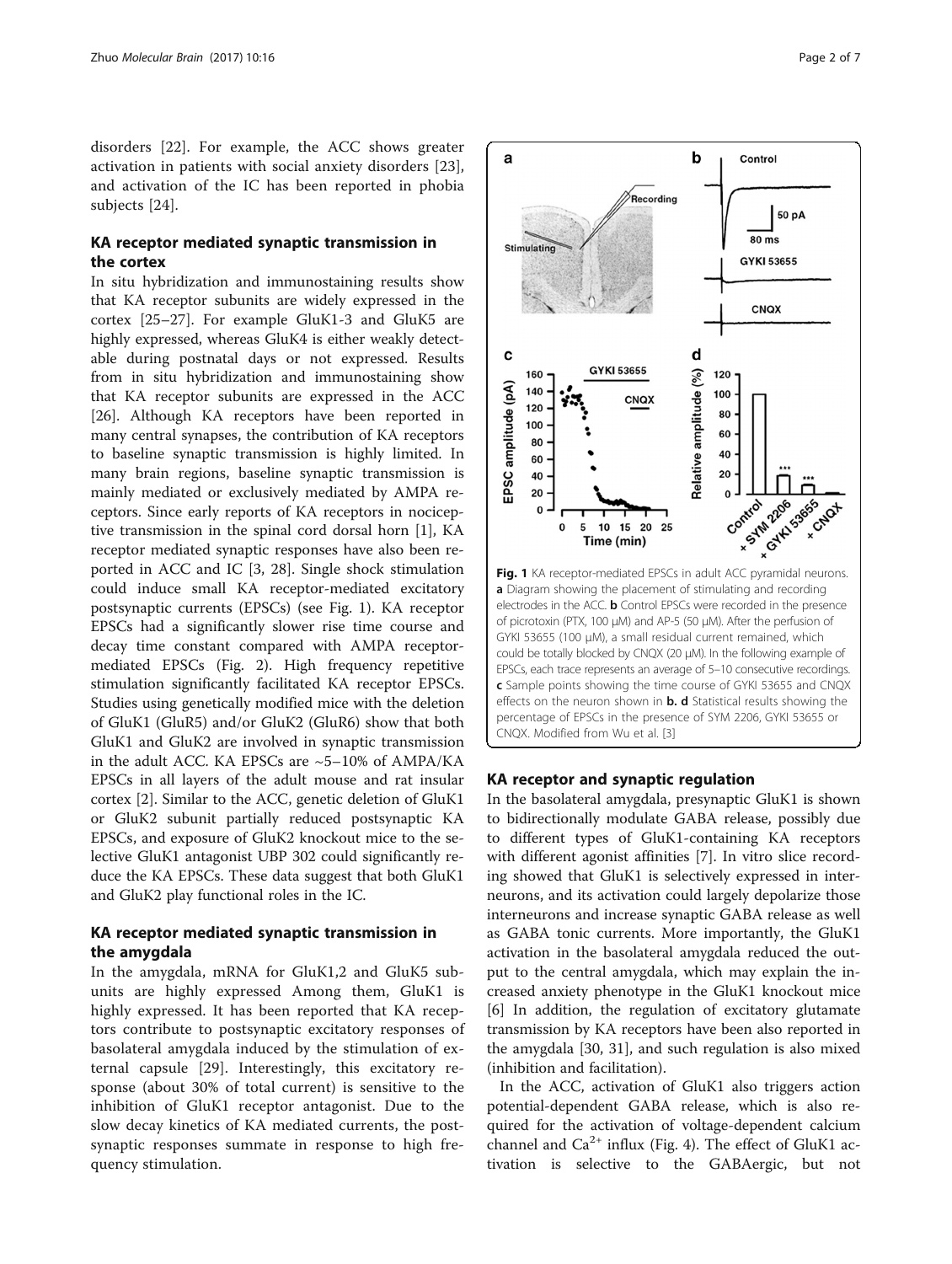glutamatergic synaptic transmission [[32\]](#page-5-0). Interestingly, we found that GluK2 knockout mice showed reduced fear memory but not anxiety, which may be due to its role in the induction of LTP in the lateral amygdala [\[33\]](#page-5-0).

# KA receptor and LTP in the cortex and amygdala

There are at least three major forms of LTP in central synapses [\[34, 35](#page-5-0)]. The first type is post-LTP. The second one is pre-LTP. The last one is pre-LTP that requires diffusible messengers [[34](#page-5-0)]. In general, NMDA receptor dependent LTP takes place in most of central synapses, in addition to the hippocampus [[36\]](#page-5-0). In the ACC, there are at least two forms of LTP. The post-synaptic form of LTP requires activation of NMDA receptors. This form of LTP is independent of KA receptors. The expression of LTP is likely due to increases in AMPA receptor mediated functions, including phosphorylation of GluA1 AMPA receptors [\[37\]](#page-5-0). There is no involvement of KA receptor in post-LTP.

Another form of LTP, pre-LTP, has been recently identified [\[38](#page-5-0)–[40](#page-5-0)] (see Figs. [3](#page-3-0) and [4](#page-4-0)). It requires the activation of KA GluA1 receptor. Activation of GluK1-containing KARs appears sufficient for the induction of pre-LTP in the ACC. Together, these results suggest that presynaptic GluK1 receptors are both necessary and sufficient for the induction of pre-LTP in the ACC.

In the amygdala, KA receptor dependent LTP has been reported. Repetitive low frequency stimulation induce LTP in the basolateral amygdala, and this form of LTP is NMDA receptor independent, and sensitive to inhibition of GluK1 receptor [[41\]](#page-5-0). Moreover, this form of LTP is not synapse selective and can be heterosynaptic. NMDA receptor dependent form of LTP, however, can be used using the pairing protocol in the same regions. This form of LTP does not require KA receptors. However, there is evidence that presynaptic KA receptor may contribute to postsynaptic LTP [[42\]](#page-6-0). Recently, a KA dependent presynaptic form of LTP has also been reported. Low frequency stimulation, paired with voltage clamps at postsynaptic sites induce NMDA receptor independent pre-LTP. KA GluK1 receptor is involved [\[42\]](#page-6-0).

# KA receptor in LTD in the cortex and amygdala

Long-term depression (LTD) is another major form of plasticity that contributes to synaptic functions. In the ACC and IC, the induction of LTD requires activation of NMDA receptor or L-type voltage gated calcium channels or mGluRs ([[37](#page-5-0), [43](#page-6-0), [44\]](#page-6-0) for review). There is no report of the involvement of KA receptors in the induction of LTD. For the expression of LTD, it is likely mediated by reduced postsynaptic AMPA receptor functions, especially GluA2 subtype receptors in the ACC.

In the amygdala, low-frequency stimulation that usually induce LTD in the hippocampus did not induce LTD but LTP [\[41\]](#page-5-0), and low-frequency stimulation paired with no postsynaptic depolarization can trigger the presynaptic form of LTP [[42](#page-6-0)].

# LTD of KA receptor mediated responses

Although in the amygdala and ACC/IC, KA receptor related LTD has not been reported, there are reports of KA receptor LTD in the perirhinal cortex and hippocampus [\[45](#page-6-0)]. This form of KA receptor mediated LTD is induced by repetitive stimulation at 5 Hz, and NMDA receptor independent [\[46\]](#page-6-0). It has been suggested that this form of KA receptor mediated LTD may contribute to working memory.

## Roles of KA receptors in behavioral anxiety

Genetic studies in humans have suggested that certain types of KA subtype receptors may be linked to behavioral anxiety or depression [\[47\]](#page-6-0). Due to the limitation of selective compounds that inhibit or activate selective subtypes of KA receptors, basic mechanisms of how KA receptors contribute to these mood disorders remain unclear. The generation of gene knockout mice help us at a certain level for the potential functions of KA receptors. For example, in GluK2 KO mice, behavior fear is reduced along with the reduction of LTP in the amygdala induced by theta-burst stimulation (TBS) [[33](#page-5-0)]. In GluK4 KO mice, reduce anxiety has also been reported [\[48](#page-6-0)]; and in mice with overexpression of GluK4 in the

<span id="page-2-0"></span>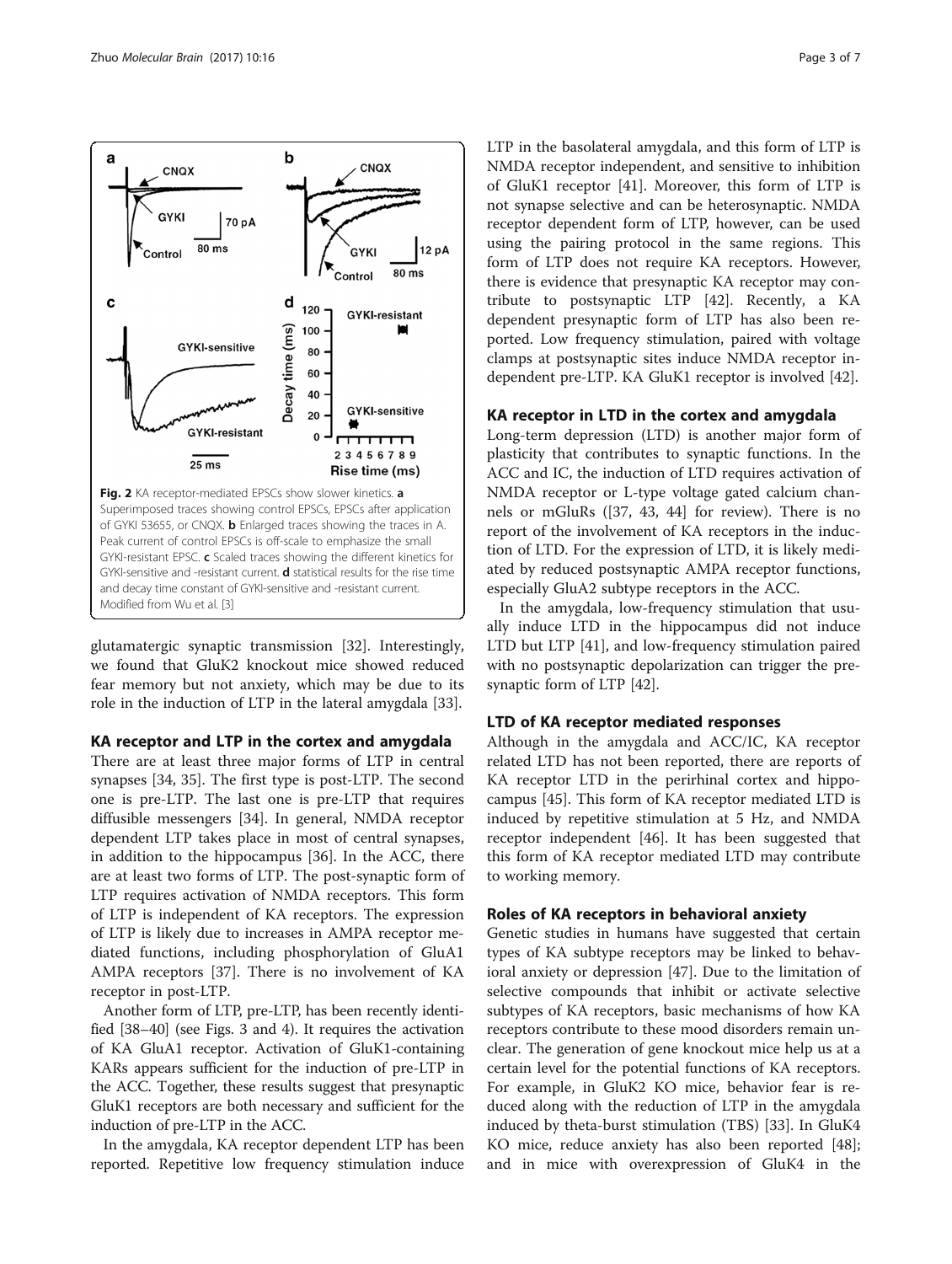<span id="page-3-0"></span>

forebrain, behavioral anxiety is enhanced [[49](#page-6-0)]. However, due to complexed effects of KA receptors at excitatory and inhibitory synapses; as well as presynaptic vs postsynaptic locations, it is difficult to determine the functions of selective subtypes of KA receptors even within the same central region. For example, gene deletion of KA GluK1 receptor leads to changes in the anxiety-like behaviors [[33\]](#page-5-0). However, this may be due to changes in excitatory vs inhibitory transmission in the amygdala [[6, 31\]](#page-5-0) as well as potential changes in amygdala related structures.

Selective development of GluK1 receptor agonists and antagonists provide better evidence of GluK1 in the brain. A recent study has shown both genetically and pharmacologically that GluK1 is critical for presynaptic LTP in the ACC neurons [\[38\]](#page-5-0). This form of pre-LTP is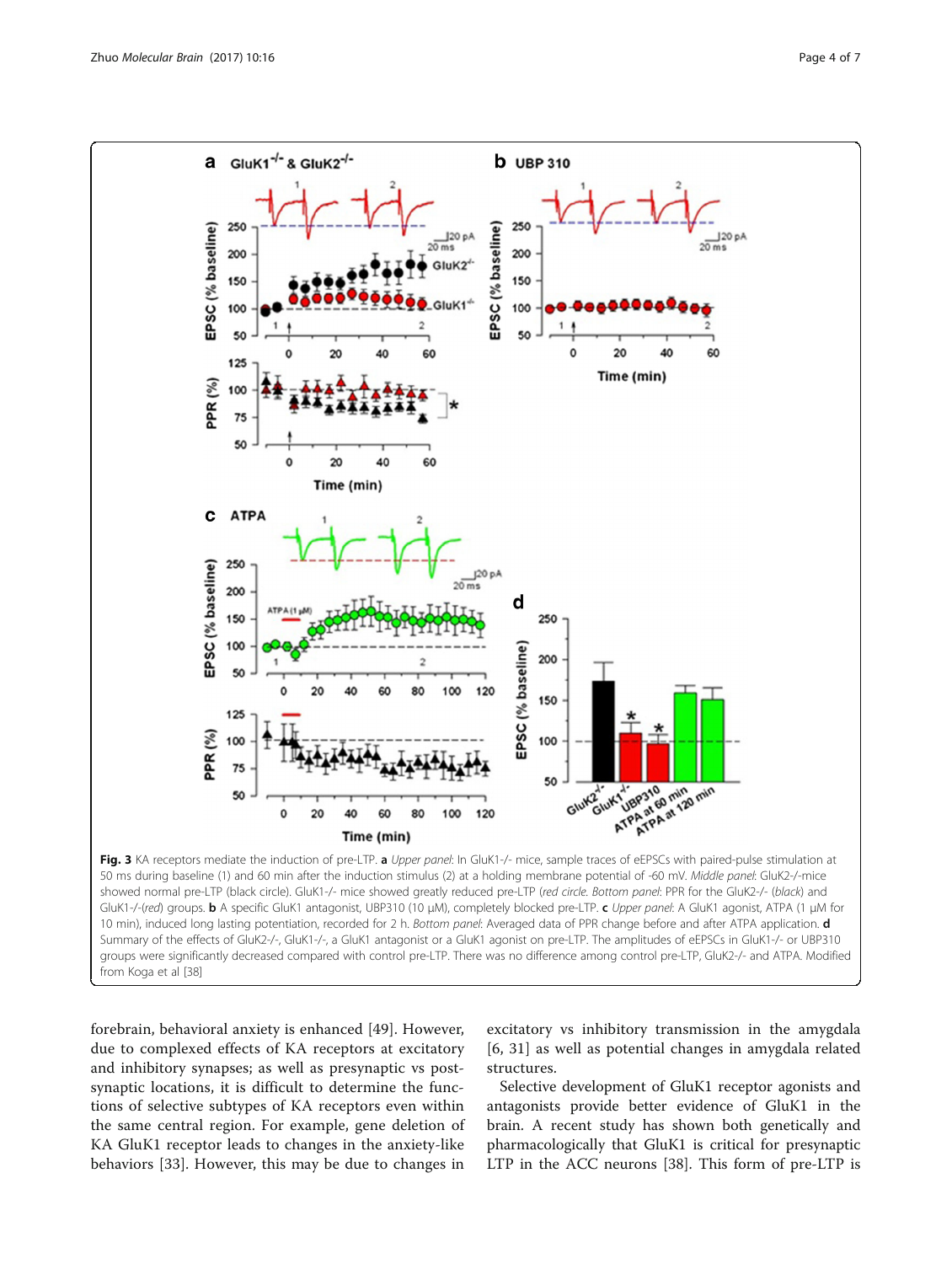<span id="page-4-0"></span>

absent in GluK1 KO mice as well as after inhibition of GluK1 receptor by UBP302. Furthermore, in mice exposed to a standard elevated plus maze (EPM) or a raised open platform, the pre-LTP was partially reduced or completely blocked. These results provide strong evidence that GluK1 dependent pre-LTP in the ACC may be involved in behavioral anxiety. Erasing pre-LTP by a pharmacological inhibitor of HCN channels produced inhibitory effects on injury induced anxiety [\[38](#page-5-0)].

# Possible functional link between KA receptor dependent LTP and LTD with behavioral anxiety

Anxiety is often long-lasting, if the environment or factors that contribute to the anxiety persist. It is thus expected that long-term changes in synaptic transmission of anxiety-related neurons or circuits may at least partially contribute behavioral anxiety-like responses. There are at least two major mechanisms for KA dependent LTP which may contribute to anxiety. One is to directly enhance neuronal responses to the same input signal such as visual, auditory or somatosensory. Consequently, neurons will fire more action potentials. Alternatively, synaptic LTP affects the jitter of neuronal action potentials (for example, see [[50, 51](#page-6-0)]). As a result, neuronal activity will be altered. Such changes are not

simply the increase or decrease of the amount of spikes. It is also possible that both mechanisms may take place in a certain subset of neurons, or neuronal circuits. KAdependent plastic changes may provide a key synaptic basis for these neuronal circuit functions in the condition of anxiety. For LTD, similar KA-dependent mechanisms may apply, including the depression of excitatory and inhibitory transmission. Future studies using integrative approaches to explore molecular basis of neuronal activity with the anxiety-related neuronal circuits are clearly needed.

# Conclusion and future directions

Understanding the role of various molecular targets in anxiety disorders will help to address the etiology of anxiety and lead to development of novel treatments. Although many potential protein targets for the development of new anxiolytic compounds has been proposed, a few drugs are clinically effective for the treatment of anxiety in patients. KA receptor dependent pre-LTP presents a new mechanism for behavioral anxiety in the cortex, in addition to its modulatory effects on central synaptic transmission. Subtype selective chemicals targeted on KA receptors may provide potential new drugs for helping patients with anxiety, pain and depression.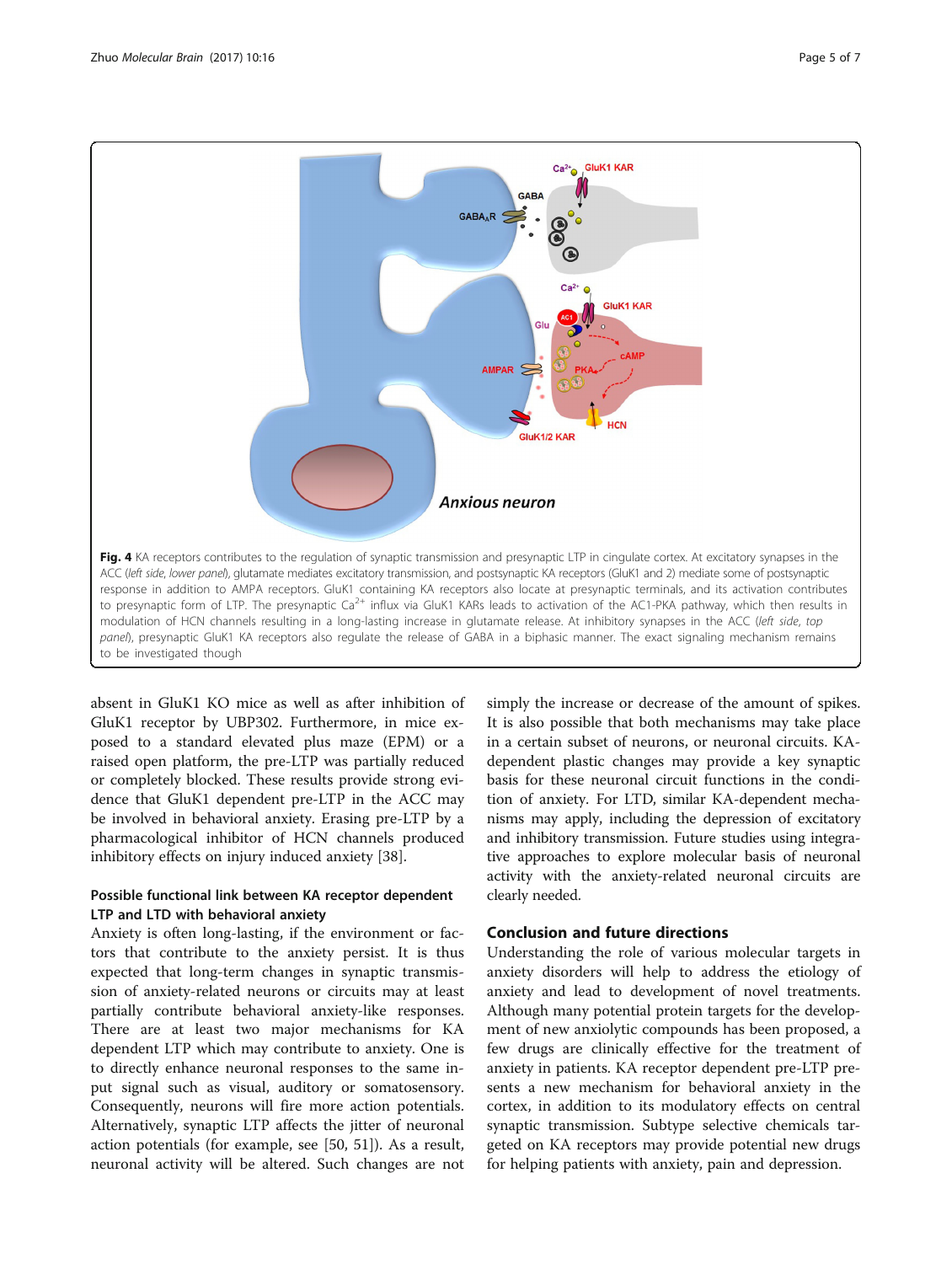#### <span id="page-5-0"></span>Acknowledgements

I would like to thank Melissa Lepp for the help with English editing. This work is supported by the Canadian Institute for Health Research (CIHR) Michael Smith Chair in Neurosciences and Mental Health, Canada Research Chair, CIHR operating grant (MOP-124807) and project grant (PJT-148648), Azrieli Neurodevelopmental Research Program and Brain Canada.

#### Availability of data and materials

Not applicable.

#### Authors' contributions

MZ wrote the manuscript.

#### Competing interests

The author declares that they have no competing interests.

#### Consent for publication

Not applicable.

#### Ethics approval and consent to participate

Not applicable.

# Publisher's Note

Springer Nature remains neutral with regard to jurisdictional claims in published maps and institutional affiliations.

#### Received: 7 February 2017 Accepted: 10 May 2017 Published online: 18 May 2017

#### References

- 1. Li P, Wilding TJ, Kim SJ, Calejesan AA, Huettner JE, Zhuo M. Kainatereceptor-mediated sensory synaptic transmission in mammalian spinal cord. Nature. 1999;397:161–4.
- 2. Wu LJ, Ko SW, Zhuo M. Kainate receptors and pain: from dorsal root ganglion to the anterior cingulate cortex. Curr Pharm Des. 2007;13(15):1597-605.
- 3. Wu LJ, Zhao MG, Toyoda H, Ko S, Zhuo M. Kainate receptor-mediated synaptic transmission in the adult anterior cingulate cortex. J Neurophysiol. 2005;94:1805–13.
- 4. Kerchner GA, Wang GD, Qiu CS, Huettner JA, Zhuo M. Direct presynaptic regulation of GABA/glycine release by kainate receptors in the dorsal horn: an ionotropic mechanism. Neuron. 2001;32:477–88.
- 5. Kerchner GA, Wilding TJ, Huettner JE, Zhuo M. Kainate receptor subunits underlying presynaptic regulation of transmitter release in the dorsal horn. J Neurosci. 2002;22:8010–7.
- 6. Wu LH, Ko SW, Toyoda H, Zhao MG, Xu H, Vadakkan KI, Ren M, Knifed E, Shum F, Quan J, Zhang XH, Zhuo M. Increased anxiety-like behavior and enhanced synaptic efficacy in the amygdala of GluR5 knockout mice. PLoS One. 2007;1:e7.
- 7. Braga MFM, Aroniadou-Anderjaska V, Li H. The physiological role of kainate receptors in the amygdala. Mol Neurobiol. 2004;30:127–40.
- 8. Wu LJ, Kim SS, Zhuo M. Molecular targets of anxiety: from membrane to nucleus. Neurochem Res. 2008;33(10):1925-32.
- 9. Janek PH, Tye KM. From circuits to behavious in the amygdala. Nature. 2015; 517:284–92.
- 10. LeDoux JE, Pine DS. Using neuroscience to help understand fear and anxiety: a two-system framework. Am J Psychiatry. 2016;173(11):1083–93.
- 11. Dityatev AE, Bolshakov VY. Amygdala, long-term potentiation, and fear conditioning. Neuroscientist. 2005;11(1):75–88.
- 12. Rodrigues SM, Schafe GE, LeDoux JE. Molecular mechanisms underlying emotional learning and memory in the lateral amygdala. Neuron. 2004; 44(1):75–91.
- 13. Bushnell MC, Čeko M, Low LA. Cognitive and emotional control of pain and its disruption in chronic pain. Nat Rev Neurosci. 2013;14:502–11.
- 14. Grupe DW, Nitschke JB. Uncertainty and anticipation in anxiety: an integrated neurobiological and psychological perspective. Nat Rev Neurosci. 2013;14:488–501.
- 15. Vogt BA. Pain and emotion: Interactions in subregions of the cingulate cortex. Nat Rev Neurosci. 2005;6:533–44.
- 16. Tovote P, Fadok JP, Lüthi A. Neuronal circuits for fear and anxiety. Nat Rev Neurosci. 2015;16:317–31.
- 17. Wise RG, Lujan BJ, Schweinhardt P, Peskett GD, Rogers R, Tracey I. The anxiolytic effects of midazolam during anticipation to pain revealed using fMRI. Mag Reson Imaging. 2007;25:801–10.
- 18. Jianrong T, Ko S, Ding HK, Qui CS, Calejesan AA, Zhuo M. Pavlovian fear memory induced by activation in the anterior cingulate cortex. Mol Pain. 2005;1(1):6. doi[:10.1186/1744-8069-1-6.](http://dx.doi.org/10.1186/1744-8069-1-6)
- 19. Gross C, Hen R. The developmental origins of anxiety. Nat Rev Neurosci. 2004;5:545–52.
- 20. Kim SS, Wang H, Li XY, Chen T, Mercaldo V, Descalzi D, Wu LJ, Zhuo M. Neurabin in the anterior cingulate cortex regulates anxiety-like behavior in adult mice. Mol Brain. 2011;4:6. doi:[10.1186/1756-6606-4-6](http://dx.doi.org/10.1186/1756-6606-4-6).
- 21. Zhuo M. Neural mechanisms underlying anxiety-chronic pain interactions. Trends Neurosci. 2016;39(3):136–45.
- 22. Osuch EA, Ketter TA, Kimbrell TA, George MS, Benson BE, Willis MW, Herscovitch P, Post RM. Regional cerebral metabolism associated with anxiety symptoms in affective disorder patients. Biol Psychiatry. 2000;48:1020–3.
- 23. Boehme S, Ritter V, Tefikow S, Stangier U, Strauss B, Miltner WH, Straube T. Neural correlates of emotional interference in social anxiety disorder. PLoS One. 2015;10(6):e0128608. doi:[10.1371/journal.pone.0128608.](http://dx.doi.org/10.1371/journal.pone.0128608)
- 24. Ipser JC, Singh L, Stein DJ. Meta-analysis of functional brain imaging in specific phobia. Psychiatry Clin Neurosci. 2013;67(5):311–22.
- 25. Porter RHP, Eastwood SL, Harrison PJ. Distribution of kainate receptor subunit mRNAs in human hippocampus, neocortex and cerebellum, and bilateral reduction of hippocampal GluR and KA2 transcripts in schizophrenia. Brain Res. 1997;751(2):217–31.
- 26. Hadzic M, Jack A, Wahle P. Ionotropic glutamate receptors: which ones, when, and where in the Mammalian Neocortex. J Comp Neurol. 2016; 525(4):976–1033.
- 27. Ball SM, Atlason PT, Shittu-Balogun OO, Molnár E. Assembly and intracellular distribution of kainate receptors is determined by RNA editing and subunit composition. J Neurochem. 2010;114(6):1805–18.
- 28. Koga K, Sim SE, Chen T, Wu LJ, Kaang BK, Zhuo M. Kainate receptor-mediated synaptic transmissions in the adult rodent insular cortex. J Neurophysiol. 2012; 108:1988–98.
- 29. Li H, Rogawski MA. GluR5 kainate receptor mediated synaptic transmission in rat basolateral amygdala in vitro. Neuropharmacology. 1998;37(10-11): 1279–86.
- 30. Negrete-Díaz JV, Duque-Feria P, Andrade-Talavera Y, Carrión M, Flores G, Rodríguez-Moreno A. Kainate receptor-mediated depression of glutamatergic transmission involving protein kinase A in the lateral amygdala. J Neurochem. 2012;121(1):36–43.
- 31. Aroniadou-Anderjaska V, Pidoplichko VI, Figueiredo TH, Almeida-Suhett CP, Prager EM, Braga MFM. Presynaptic facilitation of glutamate release in the basolateral amygdala: a mechanism for the anxiogenic and seizurogenic function of GluK1 receptors. Neurosci. 2012;221:157–69.
- 32. Wu LJ, Xu H, Ren M, Zhuo M. Genetic and pharmacological studies of GluR5 modulation of inhibitory synaptic transmission in the anterior cingulate cortex of adult mice. Dev Neurobiol. 2006;67:146–57.
- 33. Ko S, Zhao MG, Toyoda H, Qiu CS, Zhuo M. Altered behavioral responses to noxious stimuli and fear in glutamate receptor 5 (GluR5)- or GluR6-deficient mice. J Neurosci. 2005;25(4):977–84.
- 34. Bliss TVP, Collingridge GL. A synaptic model of memory: long-term potentiation in the hippocampus. Nature. 1993;361:31–9.
- 35. Bliss TVP, Cooke SF. Long-term potentiation and long-term depression: a clinical perspective. Clinics. 2011;66 Suppl 1:3–17.
- 36. Bliss TVP, Collingridge GL. Expression of NMDA receptor-dependent LTP in the hippocampus: bridging the divide. Mol Brain. 2013;6:5.
- 37. Bliss TVP, Collingridge GL, Kaang BK, Zhuo M. Synaptic plasticity in the anterior cingulate cortex in acute and chronic pain. Nat Rev Neurosci. 2016;17:485–96.
- 38. Koga K, Descalzi G, Chen T, Ko HG, Lu J, Li S, Son J, Kim T, Kwak C, Huganir RL, Zhao MG, Kaang BK, Collingridge GL. Coexistence of two forms of LTP in ACC provides a synaptic mechanism for the interactions between anxiety and chronic pain. Neuron. 2015;85:377–89.
- 39. Koga K, Liu MG, Qui S, Song Q, O'Den G, Chen T, Zhuo M. Impaired presynaptic long-term potentiation in the anterior cingulate cortex of Fmr1 knock-out mice. J Neurosci. 2015;35(5):2033–43.
- 40. Yamanaka M, Tian Z, Darvish-Ghane S, Zhuo M. Pre-LTP requires extracellular signal-regulated kinase in the ACC. Mol Pain. 2016;12:1–12.
- 41. Li H, Chen A, Xing G, Wei ML, Rogawski M. Kainate receptor-mediated heterosynaptic facilitation in the amygdala. Nature. 2001;4(6):612–20.